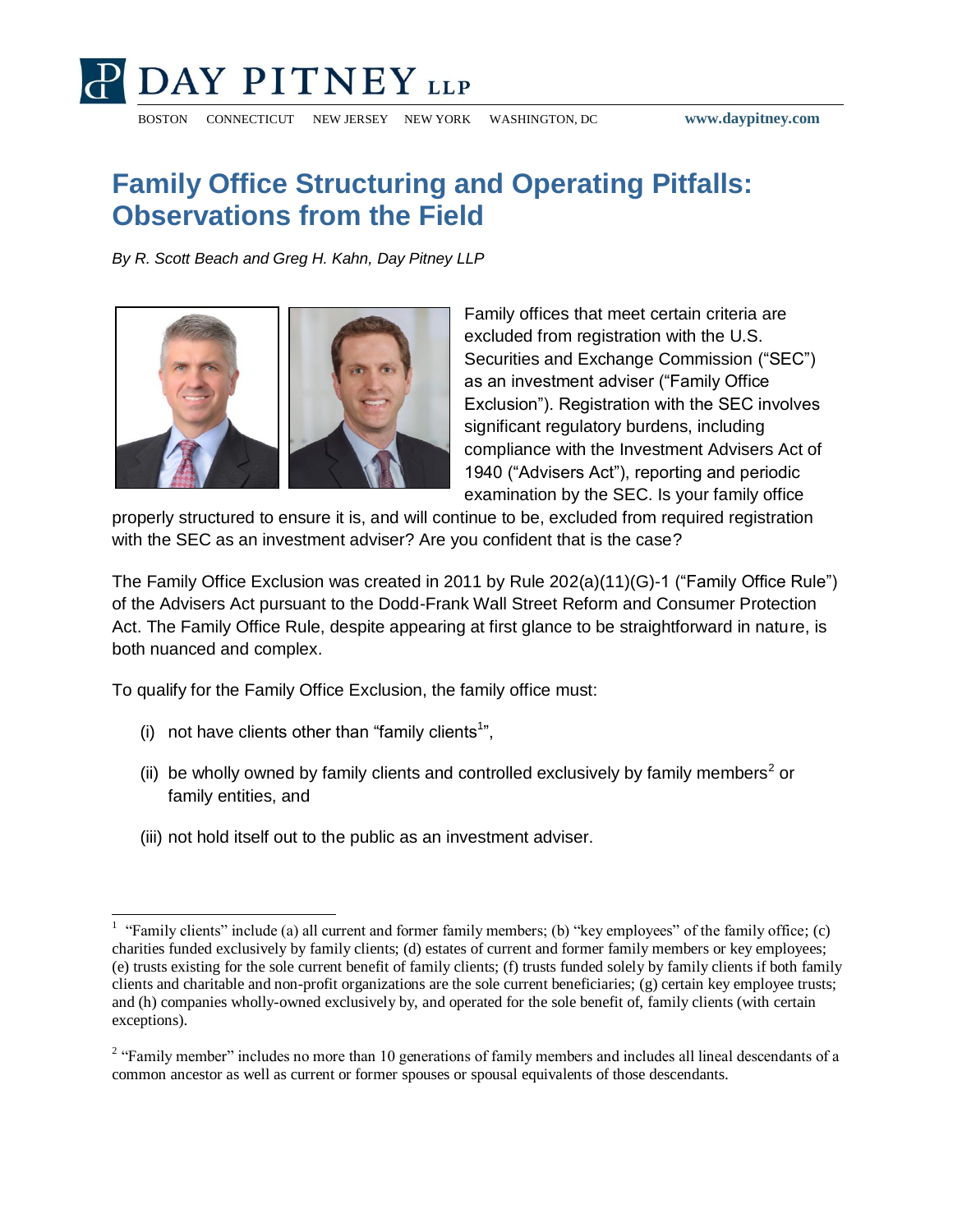

We have observed family offices that oversee significant wealth make certain mistakes when structuring or operating their family office that could result in the family office's loss of the Family Office Exclusion and could put the business goals of the family at risk. These structuring and operating missteps are typically due to a misunderstanding of the finer points of the Family Office Rule. Fortunately, as discussed below, several straightforward solutions can correct some of these structuring mistakes.

## **Pitfall #1: Lack of "Exclusive Control" by Family Members/Family-Owned Entities**

Families qualifying for the Family Office Exclusion must maintain control over their family office. We have observed that the legal entities functioning as a family office (e.g., limited liability companies, partnerships or corporations) may not be controlled by family members or family entities in the manner required by the Family Office Rule. For example, trusted advisers or key family office employees who are not family members cannot represent a majority of the voting members of the board or such other governing body of the family office entity, even if family members have full authority to appoint and remove the board members at any time and for any reason. Therefore, the board of the family office must be structured so any non-family members and non-family entities involved in management of the family office: (i) do not represent a majority of the voting board members; or (ii) have voting power limited to administrative action items only.

## **Pitfall # 2: Improperly Structured "Key Employee" Investment Vehicles**

"Key employees" (discussed below) are permissible "family clients" of the family office and can invest alongside the family, as the SEC recognizes such an exception is necessary in order to attract and retain talented professionals as employees of family offices. Key employees may coinvest in their individual capacity with the family office or enter into certain types of investment advisory agreements with the family office without triggering the need for the family office to register with or report to the SEC. However, the SEC strictly limits the types of investment vehicles that key employees may use to make such investments.

Key employees include any executive officer, director, trustee, general partner or person serving in a similar capacity for the family office. Certain key employee-affiliated entities, certain charitable organizations and certain trusts associated with key employees are permissible family clients. We have observed that several entities used by key employees who are not family members to invest along with family members in investments advised or managed by the family office do not technically meet the SEC's key employee definition and, as a result, put at risk the reliance on the Family Office Exclusion.

For example, non-compliant key employee investment vehicles include, but are not limited to: (i) corporations or irrevocable trusts for which the key employee's children are the beneficiaries;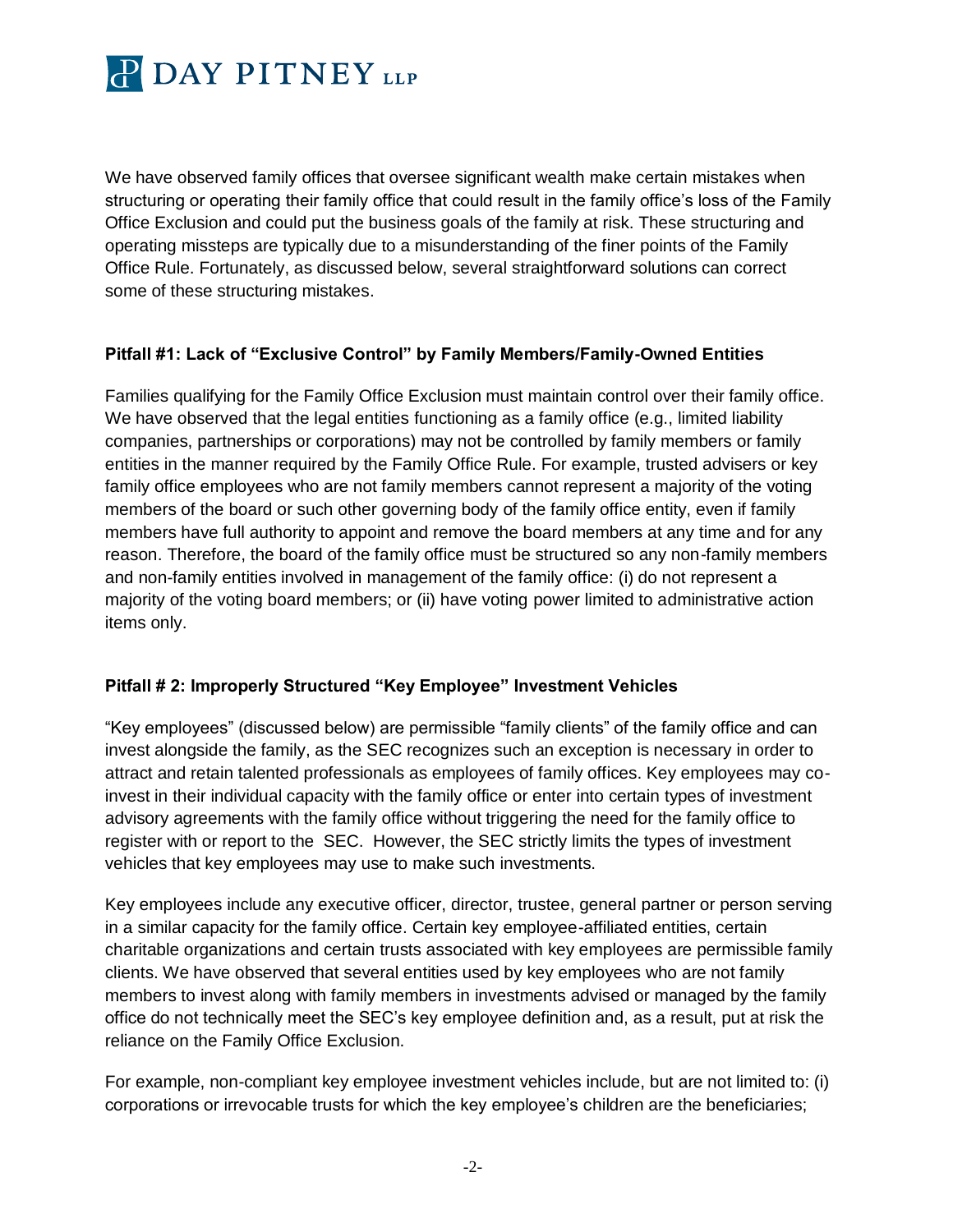

and (ii) limited liability companies or corporations that a key employee controls but whose ownership is shared with the key employee's siblings or children or with a non-compliant family trust. If key employees are utilizing entities or trusts to participate in family office investments, it is important that the family office evaluate those key employee vehicles to confirm they are permissible under the Family Office Rule, and if they are not, then such key employee investments should be transferred directly to the key employee or into compliant investment vehicles.

## **Pitfall #3: Inadvertently Holding Itself Out as an Investment Adviser**

The Family Office Rule prohibits a family office from holding itself out to the public as an investment adviser. Although managing capital for third parties, including close friends (unless they are qualifying key employees), or actively seeking third-party clients for the family office would not comply with the Family Office Rule, other not-so-obvious family office-related investment activities could also be problematic for a single-family office seeking to avail itself of the protections under the Family Office Rule. For example, family offices often provide financial backing for startup investment managers that are managing third-party capital, including private equity funds or hedge fund managers. These investments often involve the capital of the family office being managed by such investment manager on preferential economic terms and may also include a direct ownership stake in the investment manager and/or general partner of the fund. Depending on the terms of such investment, the family office may have significant rights to influence or control the management or policies of the investment manager. Depending on the level of control the family office has over the investment manager in that situation, the SEC could deem the family office to be indirectly holding itself out to the public as an investment adviser. This determination could put at risk the family office's qualification under the Family Office Exclusion. Although this risk may be remote, family offices should be cognizant of it when structuring these types of seed capital investments and negotiating the associated management rights in the manager and general partner of the fund.

A growing trend in the family office marketplace is the "club deal," whereby several families coinvest to buy a controlling interest in an operating business. Although some of these investments do not involve the payment of any fees or compensation by any of the families to one another, other structures strongly resemble a private equity-style investment. In such investment structures, the family office that has sourced the transaction takes on the role of a quasi "deal sponsor" charging certain fees to the other families. These fees can include carried interest or a "promote" fee (i.e., a share of the profits upon the sale of the business or another liquidity event), as well as the equivalent of a management fee (sometimes labeled a "monitoring" or "advisory" fee) for their efforts in sourcing, negotiating and monitoring the investment on behalf of the families that collectively made the investment. Although each of these investment structures needs to be analyzed independently to assess its compliance with the Family Office Rule, families should be aware that certain activities, including compensation